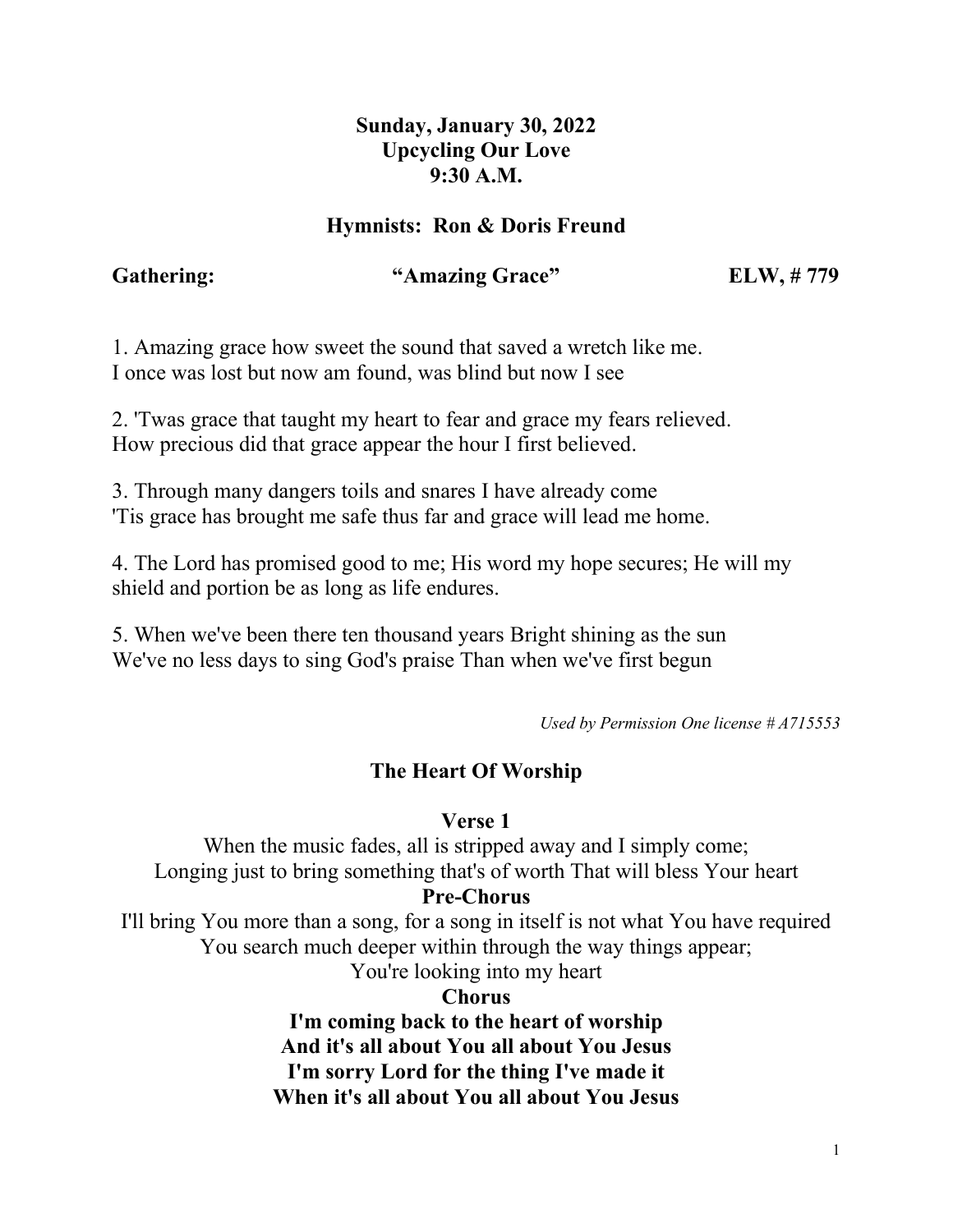# **Verse 2**

King of endless worth, no one could express How much You deserve. Though I'm weak and poor all I have is Yours, ev'ry single breath

*Used by permission CCLI # #1976436*

## **Welcome & Announcements:**

## **Confession and Forgiveness:**

**P:** In the name of the Father, and of the + Son, and of the Holy Spirit. **Amen P:** Almighty God, to whom all hearts are open, all desires known, and from whom no secrets are hid: cleanse the thoughts of our hearts by the inspiration of your Holy Spirit, that we may perfectly love you and worthily magnify your holy name, through Jesus Christ our Lord. **Amen.**

**P:** Most merciful God,

**C: We confess that we are captive to sin and cannot free ourselves. We have sinned against you in thought, word, and deed, by what we have done and by what we have left undone. We have not loved you with our whole heart; we have not loved our neighbors as ourselves. For the sake of your Son, Jesus Christ, have mercy on us. Forgive us, renew us, and lead us, so that we may delight in your will and walk in your ways, to the glory of your holy name. Amen.**

**P:** In the mercy of almighty God, Jesus Christ was given to die for us, and for his sake God forgives us all our sins. As a called and ordained minister of the church of Christ, and by his authority, I therefore declare to you the entire forgiveness of all your sins, in the name of the Father, and of the  $+$  Son, and of the Holy Spirit. **Amen**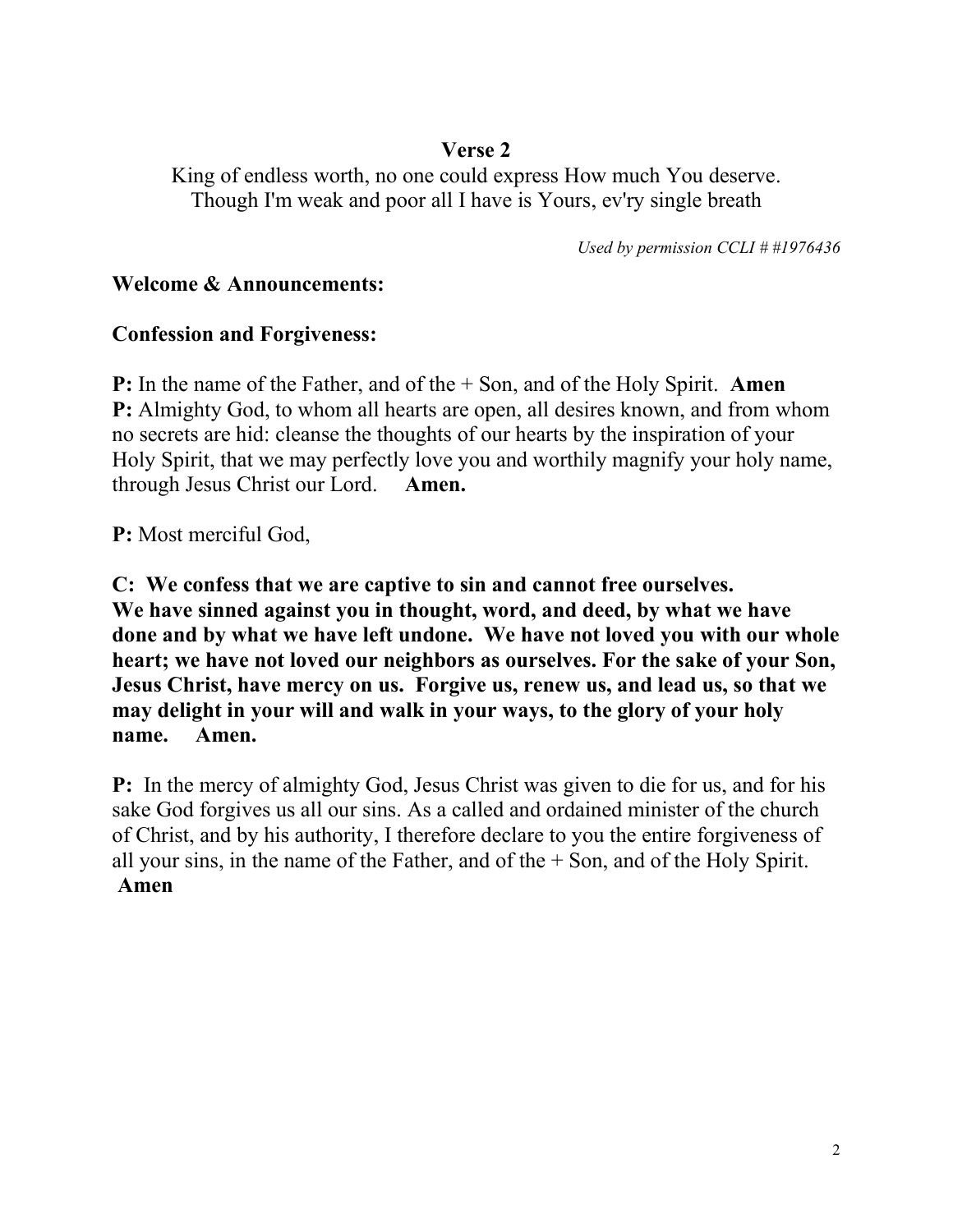3

- 1. Just as I am without one plea, but that Thy Blood was shed for me, And that Thou bidd'st me come to Thee, O Lamb of God, I come, I come
- 2. Just as I am though tossed about with many a conflict many a doubt fighting's and fears within without O Lamb of God, I come, I come
- 3. Just as I am Thou wilt receive, wilt welcome pardon cleanse relieve; Because Thy Promise I believe, O Lamb of God, I come, I come
- 4. Just as I am Thy Love unknown Hath broken every barrier down; now to be Thine, yes Thine alone, O Lamb of God, I come, I come

*Used by Permission One license # A715553*

## **Greeting:**

**P:** The grace of our Lord Jesus Christ, the love of God, and the communion of the Holy Spirit be with you all.

**C: And also with you.** 

**Kyrie Eleison** "Kyrie" ELW, p. 184

## **Chorus:**

## **Kyrie eleison, on our world and on our way. Kyrie eleison, every day.**

1. For peace in the world, for the health of the church, for the unity of all; For this holy house, for all who worship and praise, let us pray to the Lord.

## **Chorus**

2. That we may live out your impassioned response to the hungry and the poor; That we may live out truth and justice and grace, let us pray to the Lord, let us pray to the Lord.

### **Chorus**

3. For peace in our hearts, for peace in our homes, for friends and family; For life and for love, for our work and our play, let us pray to the Lord, let us pray to the Lord.

## **Chorus**

4. For your spirit guide; that you center our lives in the water and the Word; That you nourish our souls with your body and blood, let us pray to the Lord, let us pray to the Lord.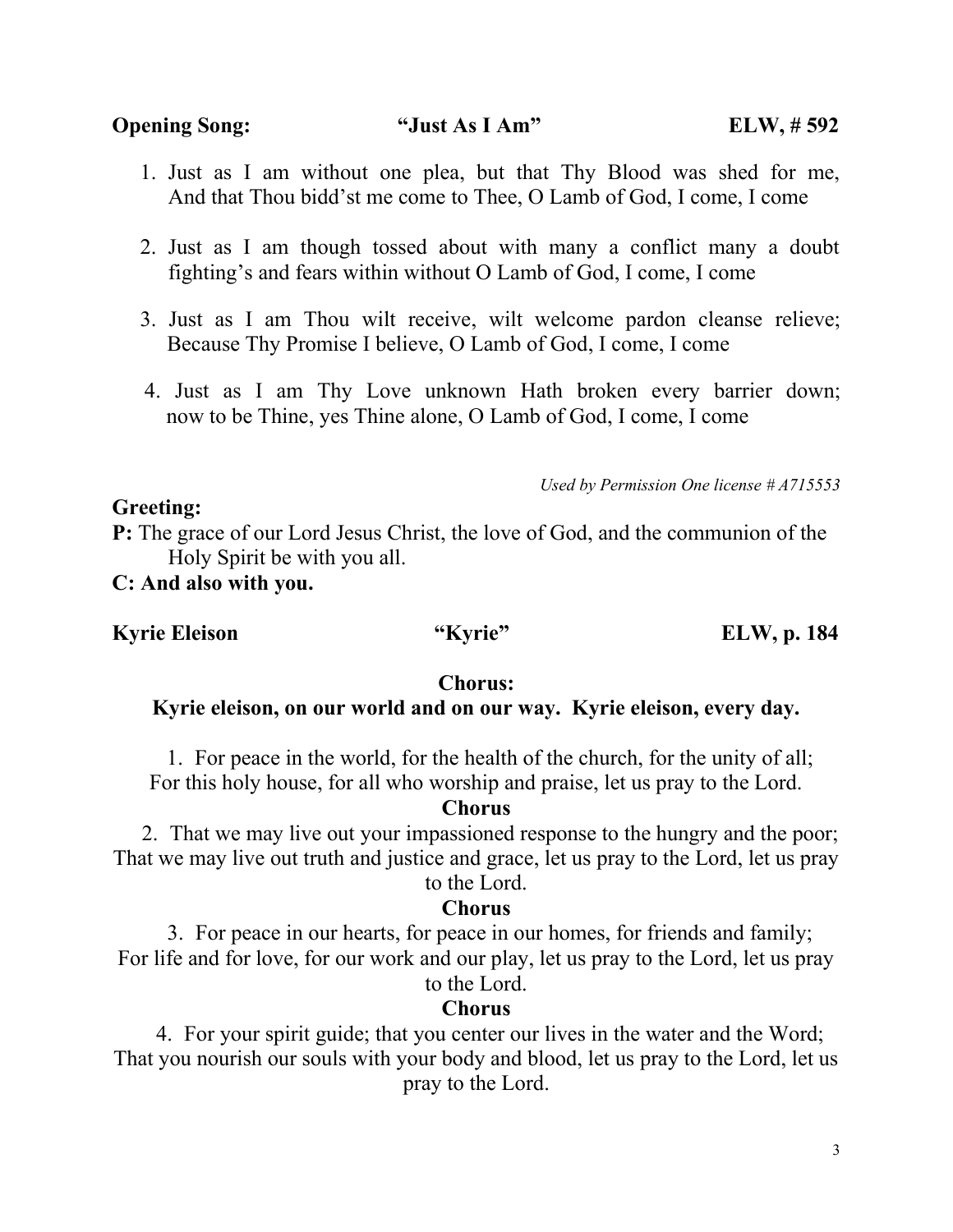#### **Chorus:**

**Prayer of the Day**

| <b>Special Music:</b>    | "Like A River in My Soul" | <b>Choir</b> |
|--------------------------|---------------------------|--------------|
| 1 <sup>st</sup> Reading: | Deuteronomy 6:4-9         |              |
| Psalm                    | <b>Psalm 51:10-13</b>     |              |
| $2nd$ Reading:           | 1 Samuel 16:1-13          |              |
| <b>Gospel:</b>           | Mark 12:28-31             |              |

**Hymn of the Day: I Give You My Heart**

#### **Verse**

This is my desire, to honor You Lord with all my heart, I worship You All I have within me I give You praise All that I adore is in You

**Chorus** Lord, I give You my heart, I give You my soul I live for You alone Ev'ry breath that I take, Ev'ry moment I'm awake Lord have Your way in me

*Used by permission CCLI # #1976436*

**Sermon: "Love with ALL Our Heart" Pastor Barb Lemke**

**Sharing with Pastor Tyg & Wholly Kicks**

**Apostles' Creed**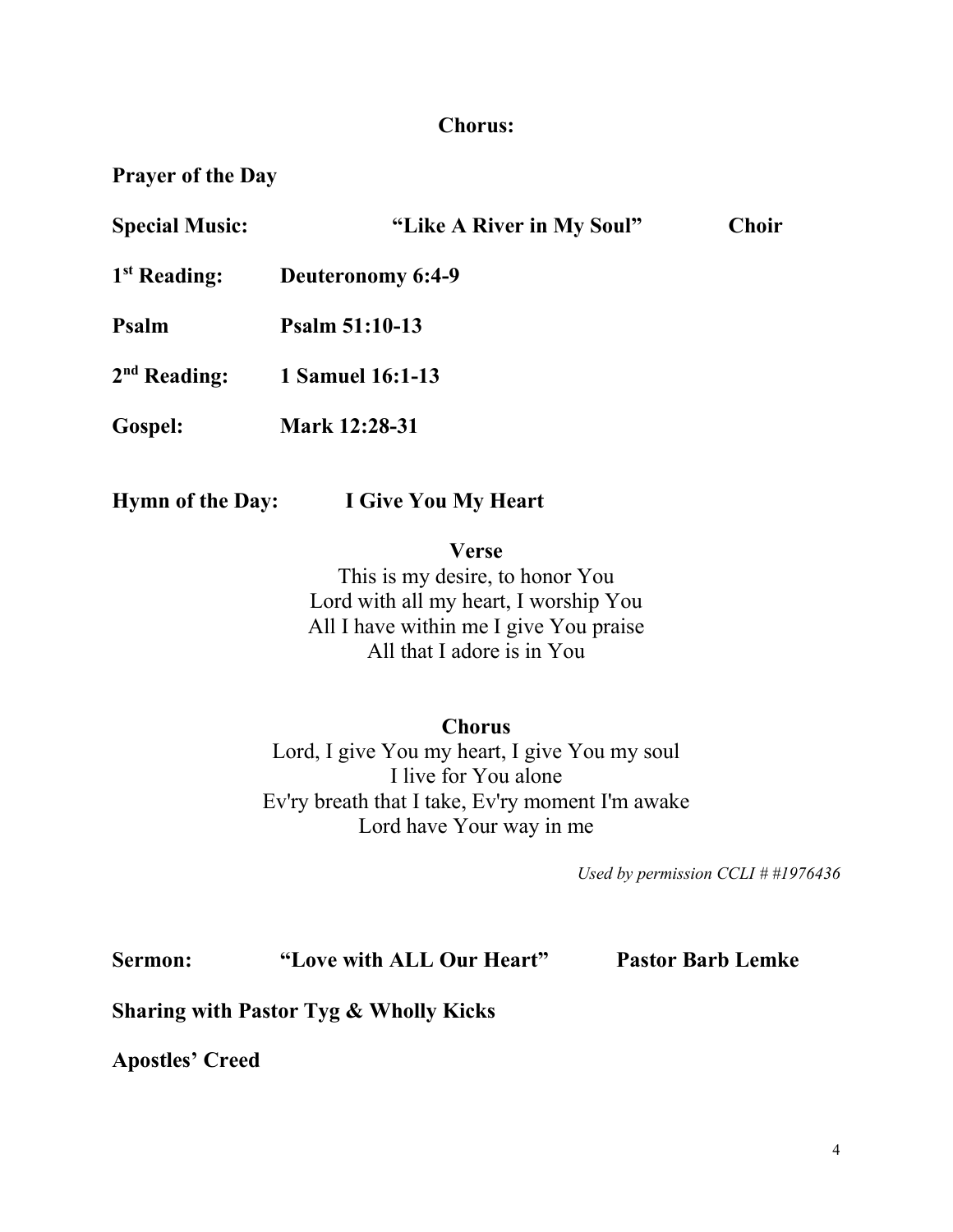**I believe in God, the Father almighty, creator of heaven and earth.**

**I believe in Jesus Christ, God's only Son, our Lord, who was conceived by the Holy Spirit, born of the virgin Mary, suffered under Pontius Pilate, was crucified, died, and was buried; he descended into hell On the third day he rose again; he ascended into heaven, he is seated at the right hand of the Father, and he will come to judge the living and the dead.**

### **I believe in the Holy Spirit,**

**the holy catholic church, the communion of saints, the forgiveness of sins, the resurrection of the body, and the life everlasting. Amen.**

#### **Prayers of the Church:**

Bethel's shut-ins – Peace, health, comfort,  $\&$  community Tim Washington Delores Rasmussen, Ruth Matthews & Dan Rasmussen George & Sally Odernheimer Deloris Delapp's brother Cecil Ron Freund's sister Marcia, Ron and family Gina Brisby Marvin Bohrer – Continued healing - Eyes Bonnie Frank – Eyes Bob Steinert Carol Einertson Lindsey Janoe Rehab: Josh Carter

#### **Thanksgiving for Bethel Members:**

Donna & Davetta Maul Cathie McConchie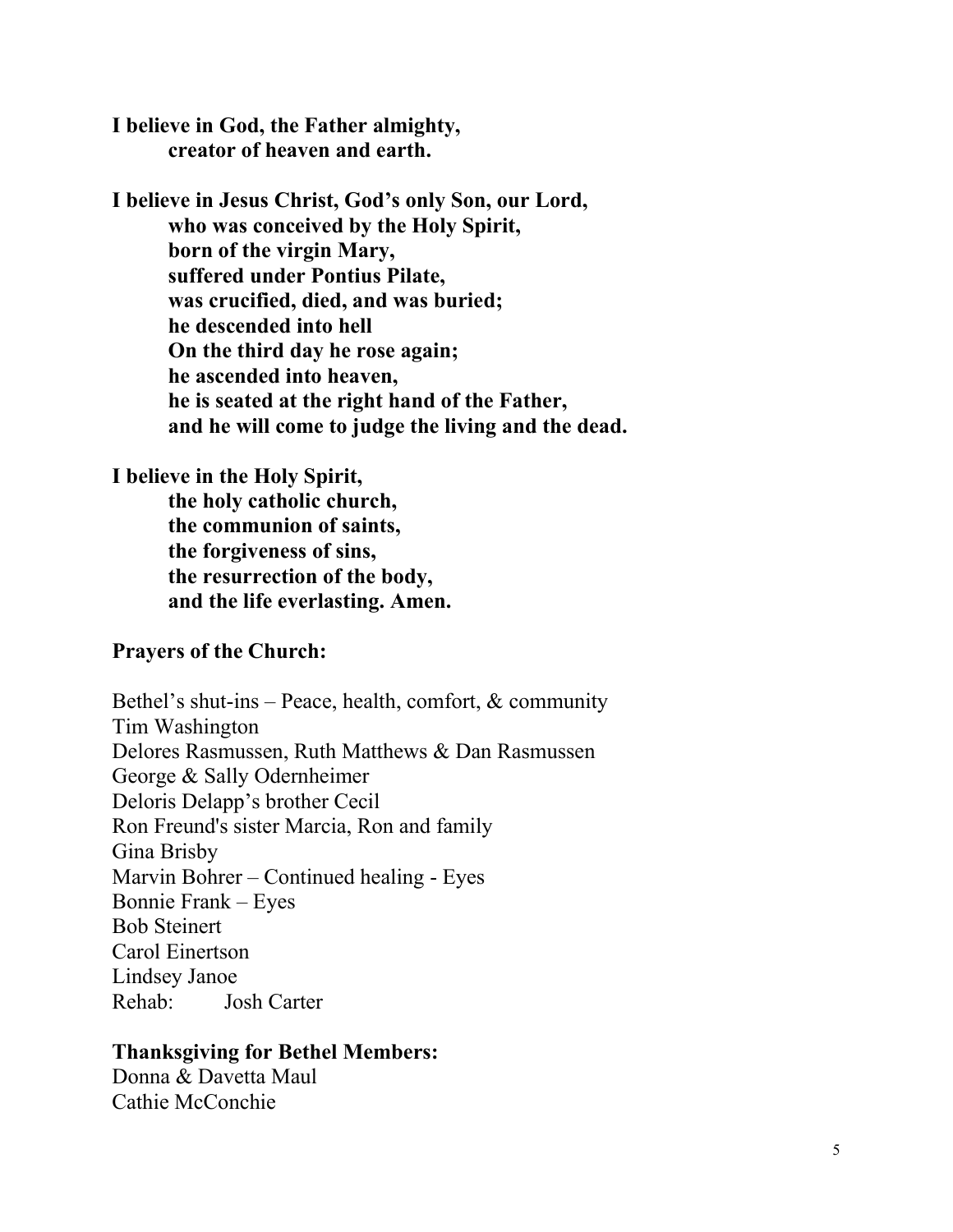Art & Diane Jones

## **Communion:**

- P: The Lord be with you.
- **C: And also with you.**
- P: Lift up your hearts.
- **C: We lift them up to the Lord.**
- P: Let us Give thanks to the Lord our God.
- **C: It is right to give our thanks and praise.**

## **Lord's Prayer:**

Our Father, who art in heaven, hallowed be thy name, thy kingdom come, thy will be done, on earth as it is in heaven. Give us this day our daily bread; and forgive us our trespasses, as we forgive those who trespass against us; and lead us not into temptation, but deliver us from evil. For thine is the kingdom, and the power, and the glory, forever and ever. Amen.

## **Benediction**

**Closing Song: "In My Heart There Rings A Melody"**

## **Verse 1**

I have a song that Jesus gave me, It was sent from heav'n above There never was a sweeter melody, 'Tis a melody of love

## **Chorus**

In my heart there rings a melody, There rings a melody with heaven's harmony In my heart there rings a melody, There rings a melody of love

## **Verse 2**

I love the Christ who died on Calv'ry, for He washed my sins away He put within my heart a melody, and I know it's there to stay